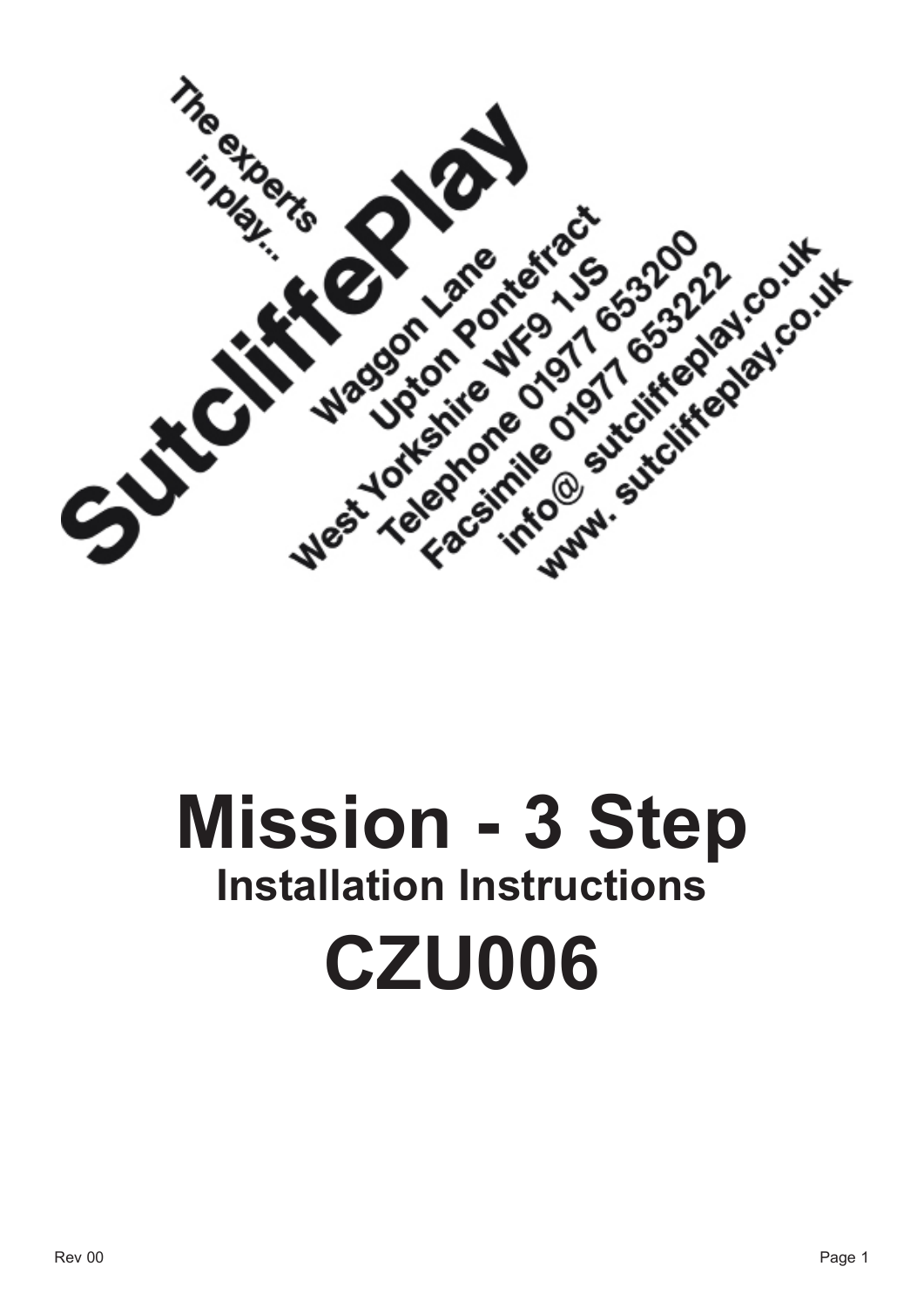### **CZU006 Mission Unit Installation Instructions**



- 1 Check using the Parts List that none of the components are missing.
- 2 Plan the final position of the play equipment ensuring there is sufficient space.
- 3 Stainless steel slides should face north or be shaded to prevent over heating. Slide runouts should be inclined downwards by approximately 2 degrees for drainage purposes.
- 4 Excavate the foundation holes in accordance with the plan.
- 5 Sort and identify parts before assembly. Each leg is numbered to correspond with the foundation plan.
- 6 Position 2 off 300 long spragging irons into the holes provided in each post upright and stand in the foundation holes. Assemble the decks at the positions marked on the posts. Do not tighten the fixing bolts until all the activities have been assembled.
- 7 Assemble the activities onto the posts. Leave fixing bolts loose until all the activities have been assembled.
- 8 Fill the foundation holes to the required depth with concrete.
- 9 Do not allow the equipment to be used until the concrete has set (2 3 days) and the required safety surfacing has been installed.
- 10 Tighten all fixing bolts.
- 11 Follow the maintenance instructions supplied.

During installation care must be taken to prevent hazards to children. Care should be taken if conditions are abnormal.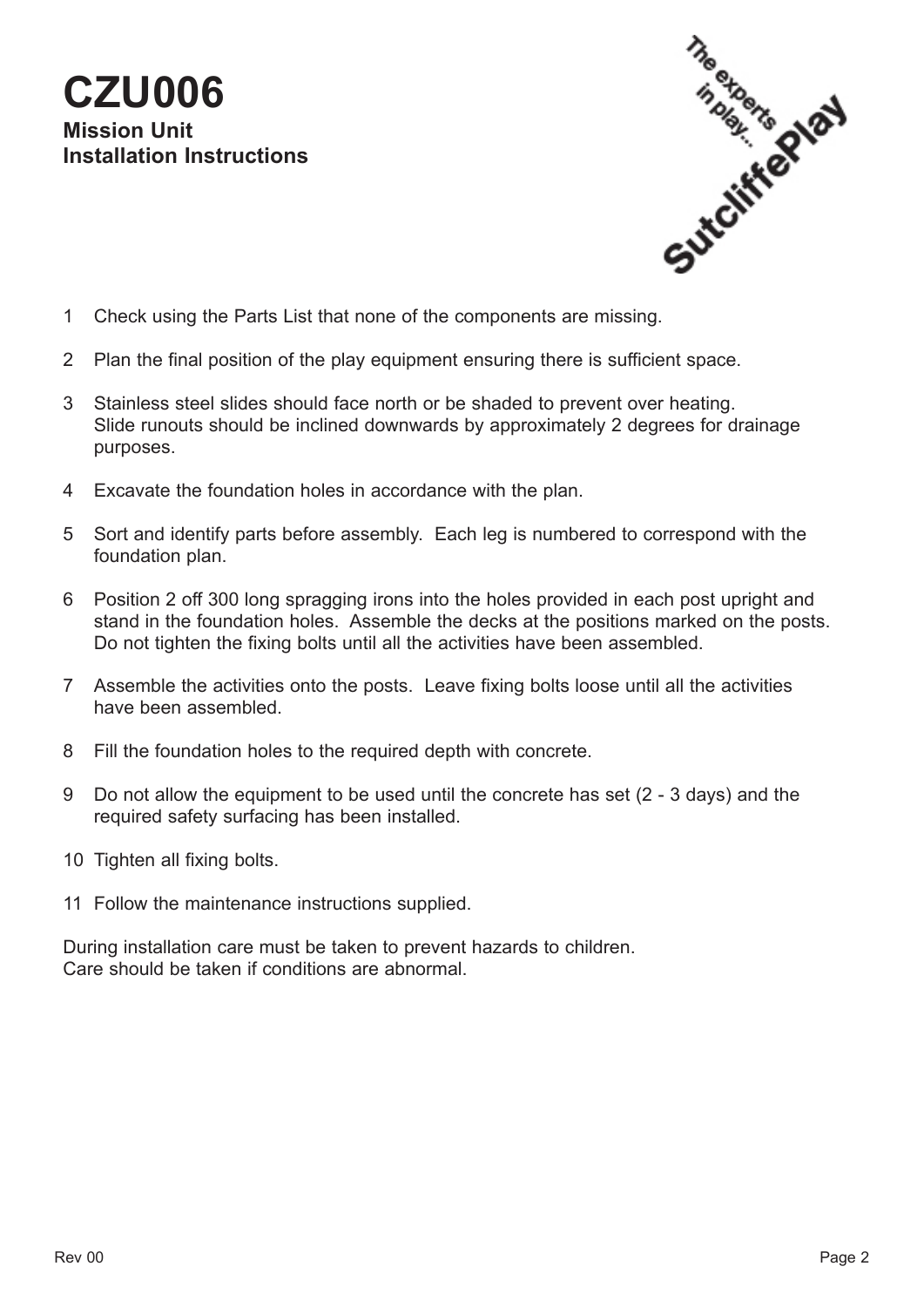



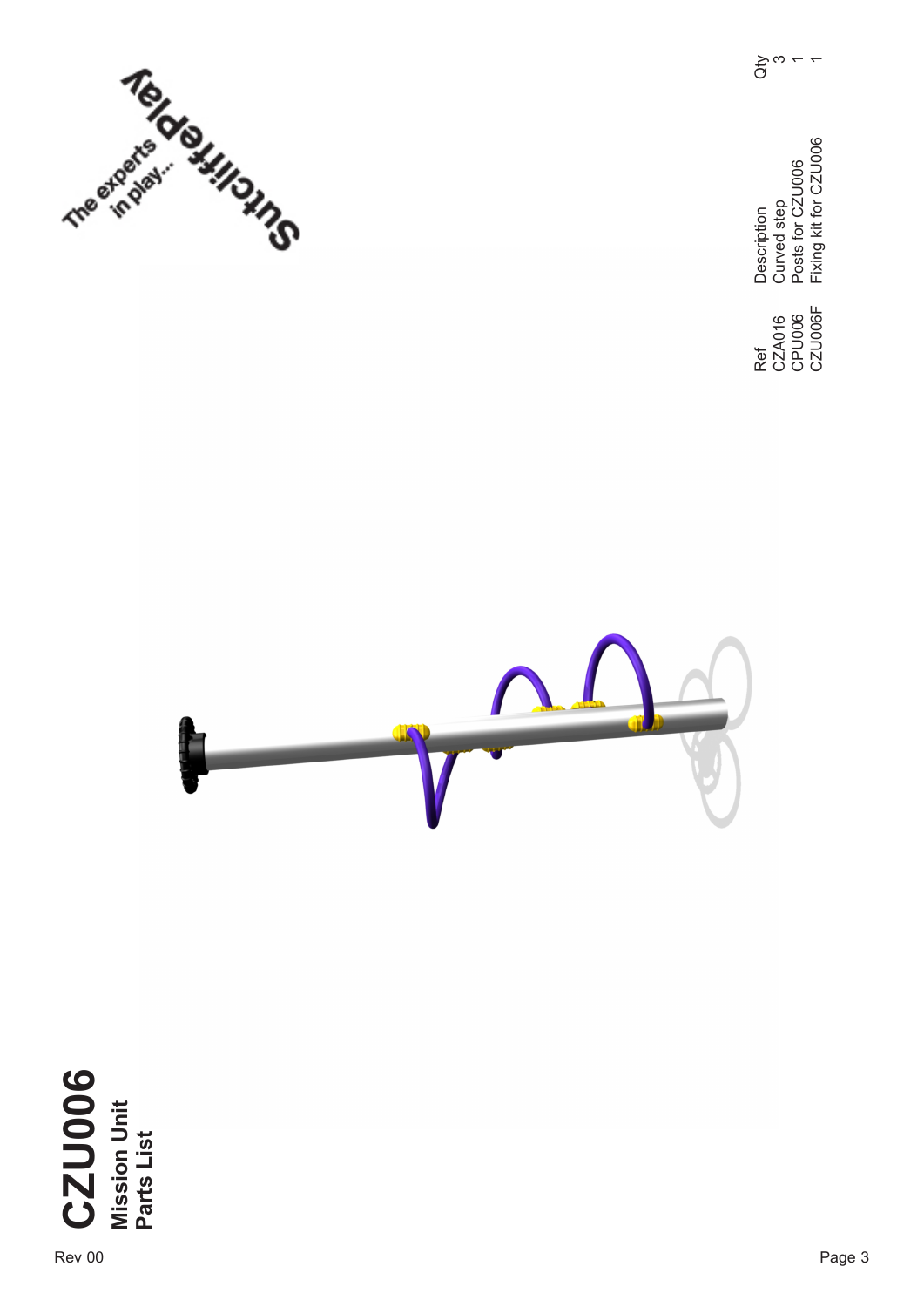